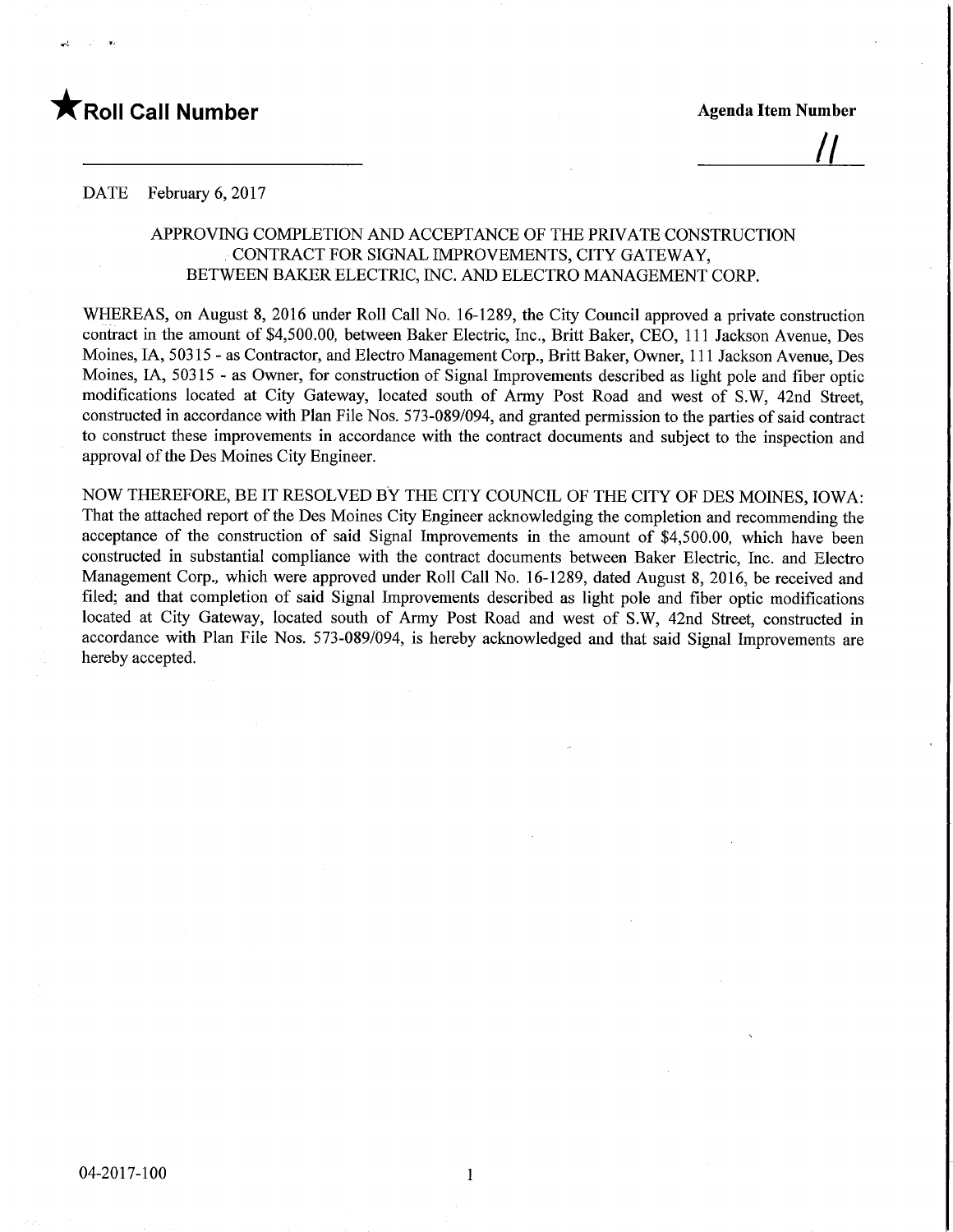# **TRoll Call Number** Agenda Item Number

//

DATE February 6, 2017

Activity ID 04-2017-100

Moved by to adopt.

FORM APPROVED:

<u>Kathleen Vanderfrol by as</u> Kathleen Vanderpool Deputy City Attorney

Funding Source: All project costs are to be paid by the Owner(s), Electro Management Corp.

| <b>COUNCIL ACTION</b>                    | <b>YEAS</b> | <b>NAYS</b> | <b>PASS</b> | <b>ABSENT</b> |  |  |
|------------------------------------------|-------------|-------------|-------------|---------------|--|--|
| <b>COWNIE</b>                            |             |             |             |               |  |  |
| <b>COLEMAN</b>                           |             |             |             |               |  |  |
| <b>GATTO</b>                             |             |             |             |               |  |  |
| <b>GRAY</b>                              |             |             |             |               |  |  |
| <b>HENSLEY</b>                           |             |             |             |               |  |  |
| <b>MOORE</b>                             |             |             |             |               |  |  |
| <b>WESTERGAARD</b>                       |             |             |             |               |  |  |
| <b>TOTAL</b>                             |             |             |             |               |  |  |
| <b>MOTION CARRIED</b><br><b>APPROVED</b> |             |             |             |               |  |  |
|                                          |             |             |             |               |  |  |
|                                          |             |             |             |               |  |  |
|                                          |             |             |             | Mavor         |  |  |

I, Diane Rauh, City Clerk of said City Council, hereby certify that at a meeting of the City Council, held on the above date, among other proceedings the above was adopted.

IN WITNESS WHEREOF, I have hereunto set my hand and affixed my seal the day and year first above written.

Mayor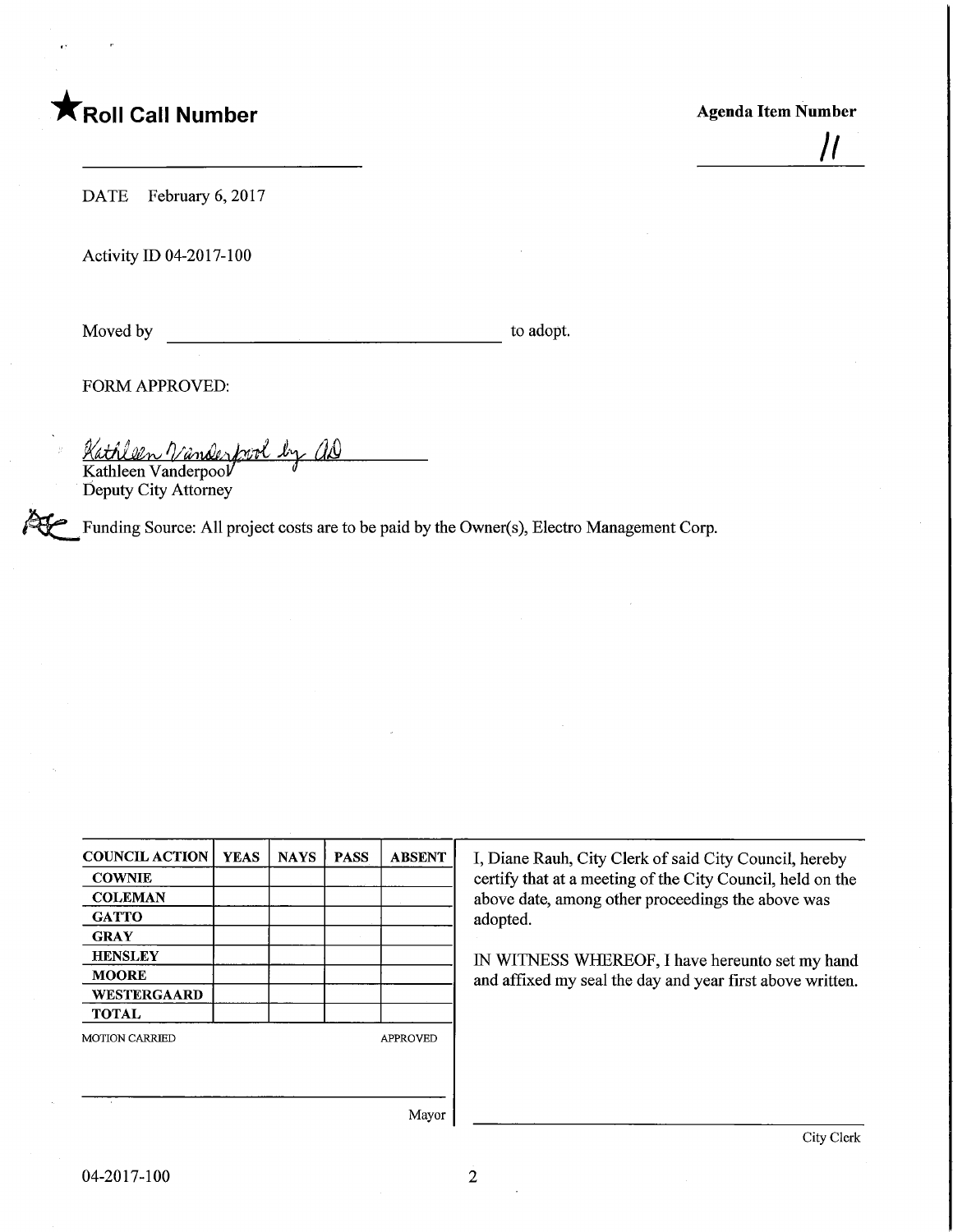

ARMY POST RD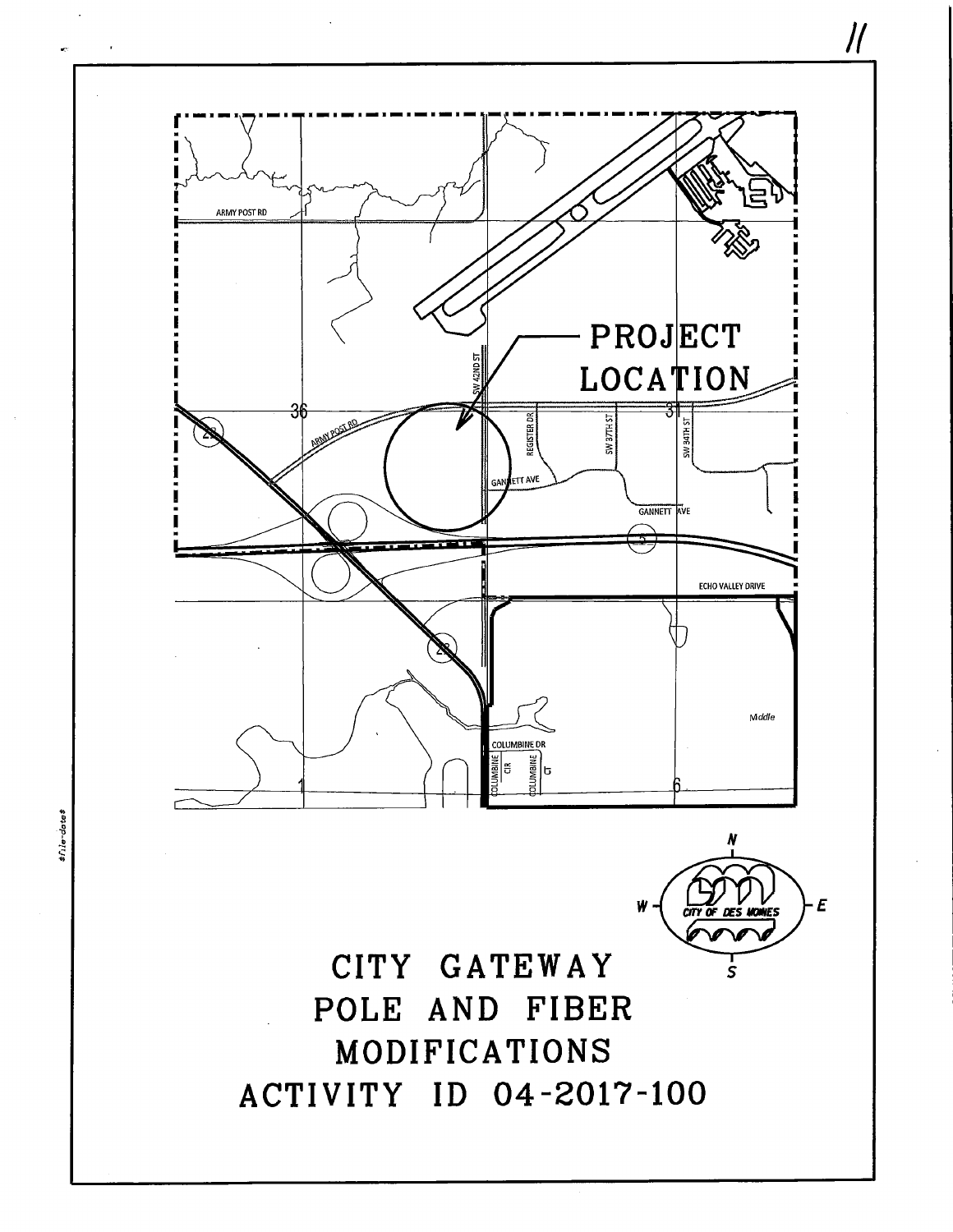

### **AGENDA HEADING:**

Approving completion and recommending acceptance of the Private Construction Contract for Signal Improvements City Gateway, between Baker Electric, Inc. and Electro Management Corp..

#### SYNOPSIS:

Approve the Des Moines City Engineer's Certification of Completion, acknowledge the completion and accept construction of said improvement.

### FISCAL IMPACT:

#### Amount: \$4,500.00 As-Built Contract Cost

Funding Source: No Cost to the City of Des Moines; all costs are to be paid by the Owner, Electro Management Corp.

#### CERTIFICATION OF COMPLETION:

On August 8, 2016, under Roll Call No. 16-1289, the City Council approved a private construction contract in the amount of \$4,500.00, between Baker Electric, Inc., Britt Baker, CEO, 111 Jackson Avenue, Des Moines, IA 50315 - as Contractor, and Electro Management Corp., Britt Baker, Owner, 111 Jackson Avenue, Des Moines, IA, 50315 - as Owner, for construction of Signal Improvements described as light pole and fiber optic modifications located at City Gateway, located south of Army Post Road and west of S.W, 42nd Street, constructed in accordance with Plan File Nos. 573-089/094, and granted permission to the parties of said contract to construct these improvements in accordance with the contract documents and subject to the inspection and approval of the Des Moines City Engineer.

I hereby certify that the construction of said Signal Improvements described as light pole and fiber optic modifications located at City Gateway, located south of Army Post Road and west of S.W, 42nd Street, constructed in accordance with Plan File Nos. 573-089/094, Activity ID 04-2017-100, has been completed in substantial compliance with the contract documents between Baker Electric, Inc. and Electro Management Corp., which were approved under Roll Call No. 16-1289, dated August 8, 2016 and I hereby recommend that the above Signal Improvements be accepted.

 $\mathbf{1}$ 

Engineering . T 515.283.4920 . F 515.283.4112 . www.dmgov.org City Hall . 400 Robert D. Ray Drive . Des Moines . Iowa . 50309-1891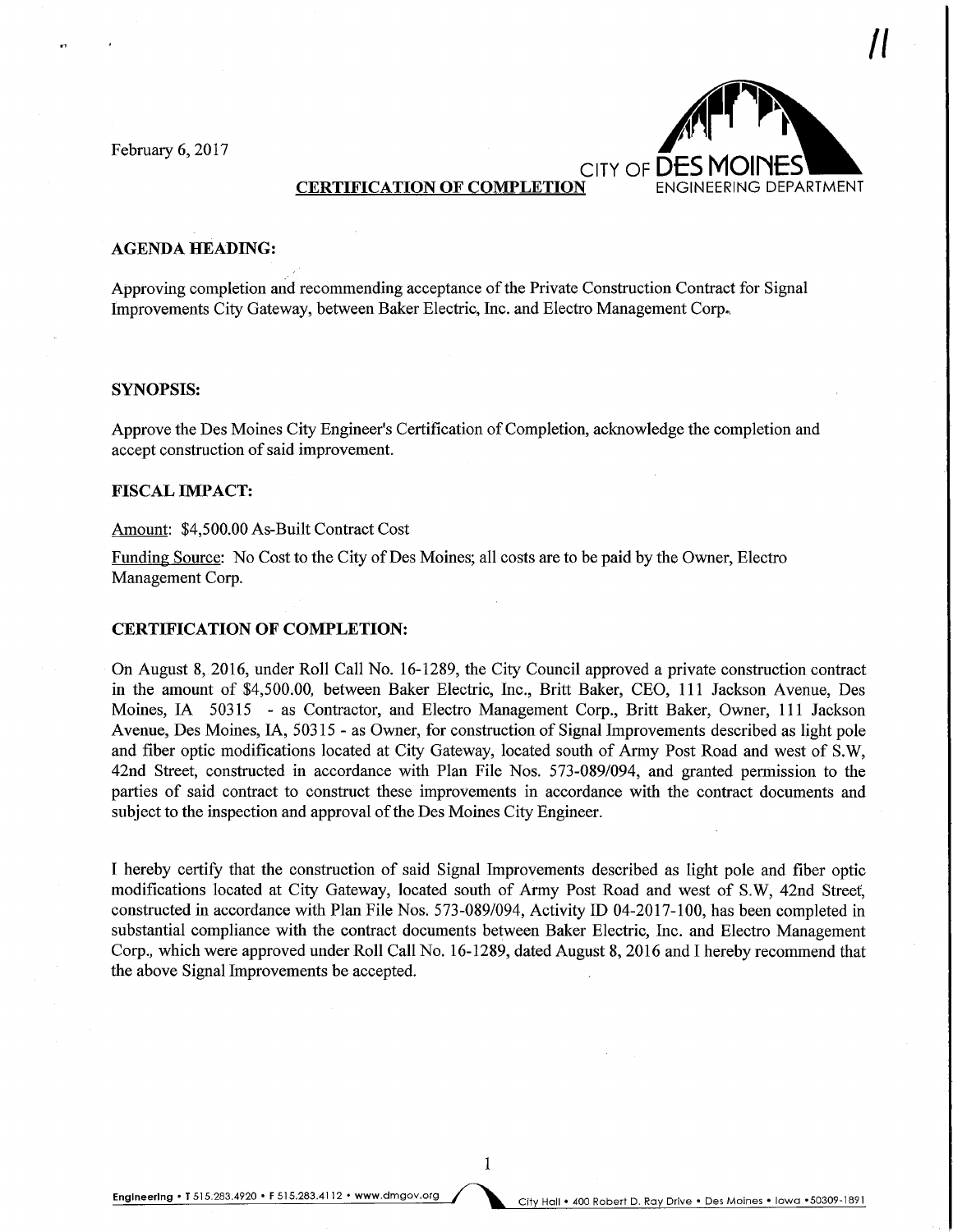I further certify that the amount of completed Signal Improvements is \$4,500.00.

Demela SCooksey Ro

Pamela S. Cooksey, P.E. Des Moines City Engineer

Engineering • T 515.283.4920 • F 515.283.4112 • www.dmgov.org<br>City Hall • 400 Robert D. Ray Drive • Des Moines • Iowa • 50309-1891